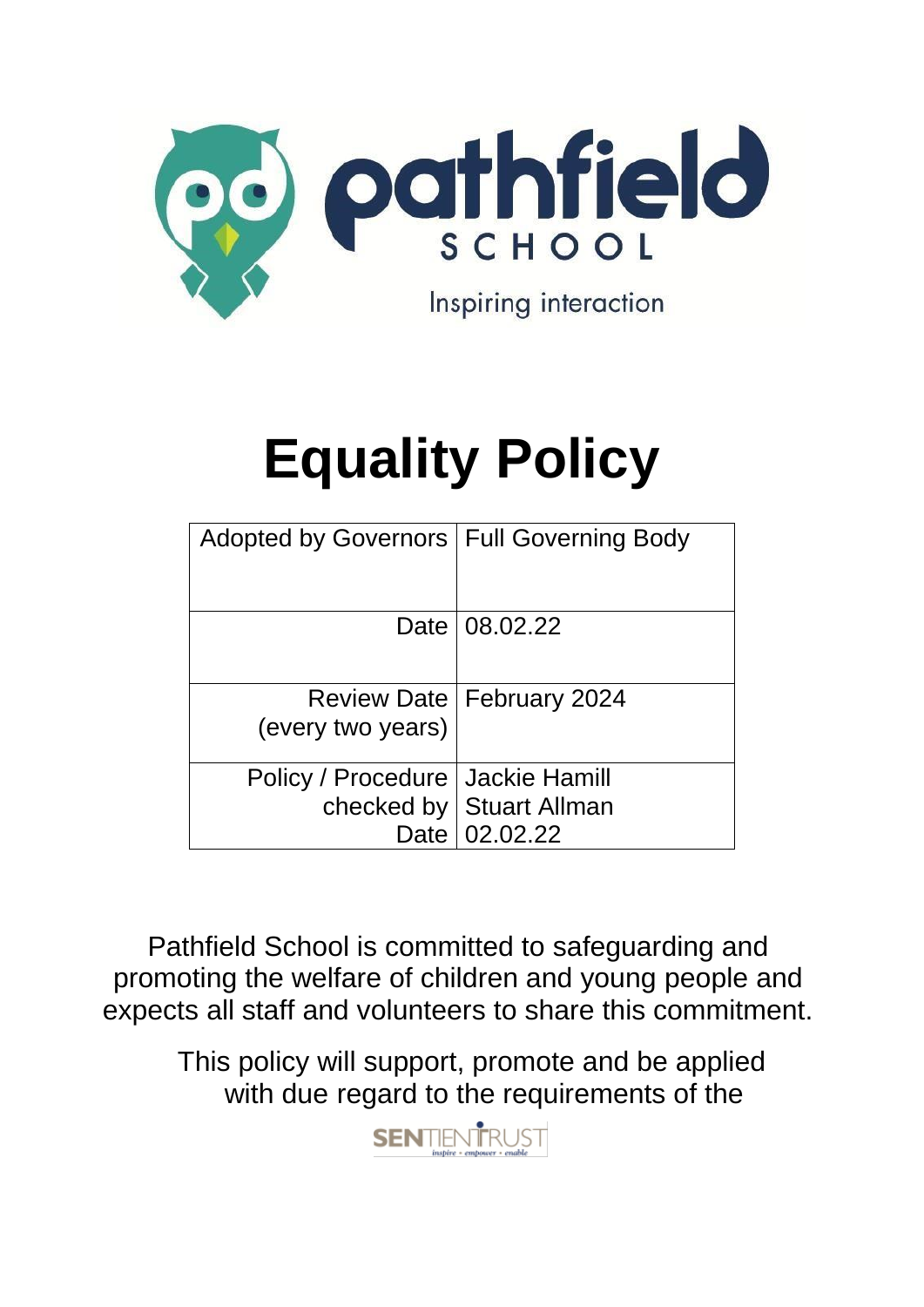# **EQUALITY POLICY**

This single policy replaces separate policies Pathfield School has had previously regarding race, gender, disability and other protected groups to eliminate discrimination, advance equality of opportunity and foster good relations for everyone. It reflects the legal duties as set out in the Equality Act 2010 and the non-statutory guidance as set out by the government in December 2011 and March 2012. The policy sets out the school's aims and legal duties through the policy and accompanying appendices. Pathfield School's current equality objectives are set out in the current School Development Plan.

#### **Mission Statement**

# **We aim to:**

- 1. Facilitate Total Communication and Interaction to ensure that we provide a basis for life-long learning through which everyone can be challenged to achieve their potential and exceed their expectations
- 2. Promote respect, self-worth, dignity and the rights of the individual so that they can achieve, with the appropriate facilities for their unique needs, to achieve maximum independence in adult life
- 3. Embrace cultural diversity in all its forms to promote community spirit and cohesion
- 4. Provide teaching and learning in a creative, valued, practical and fun way appropriate to each individual

# **We value:**

- 1. The individual, recognising their abilities and providing for specific physical, cultural, emotional and developmental needs
- 2. The unique difference of all individuals, recognising that their talents and abilities can be extended to develop self-confidence and independence
- 3. A safe, happy environment where learning is fun, stimulating and exciting
- 4. Teamwork. Where teaching and learning is shared by all key figures in a young person's life, including school staff, parents, carers, governors, other professionals and agencies
- 5. Good communication between pupils, staff, parents, carers and other professionals recognising that it is the key to the good relationships necessary to build a safe, happy and fun learning environment
- 6. The quality of learning that transmits within a peer group and cohorts of children

The primary aim of Pathfield School is to enable pupils to take part as fully as possible in every part of school life by developing each child's self-confidence, recognising their strengths and encouraging them to achieve their full potential.

Pathfield School will take steps to advance equality of opportunity, foster good relations, promote British Values and eliminate discrimination or harassment across all the protected characteristics (age, race, gender, reassignment, disability, marriage and civil partnership, religion and belief, pregnancy and maternity, gender, sexual orientation) within the school community.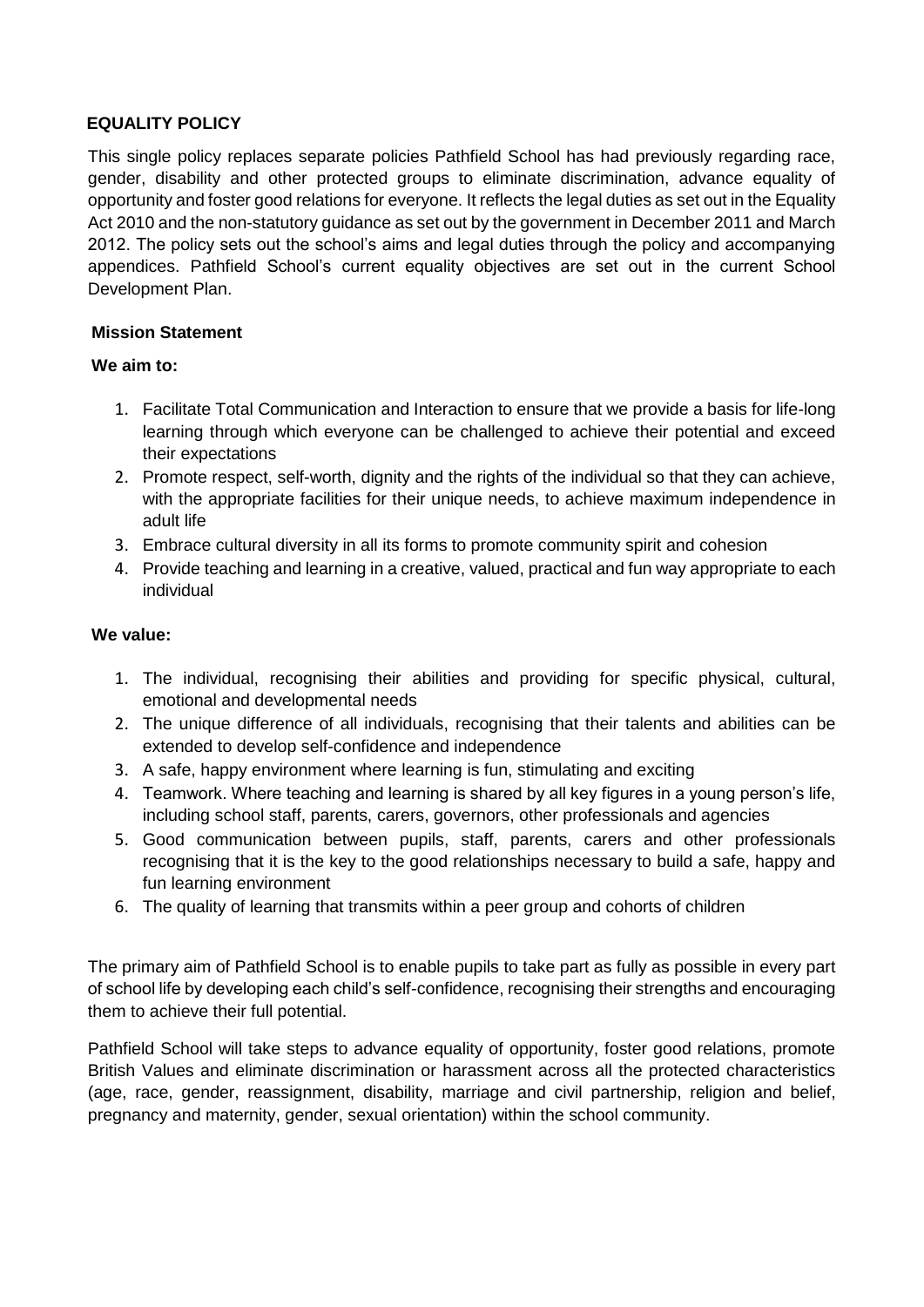## This means:

- We will take reasonable and necessary steps to meet pupils' needs by using a variety of approaches and planning reasonable adjustments for disabled pupils, enabling our pupils to take as full a part as possible in all the activities of the school. We will make reasonable adjustments to ensure the school environment and its activities are as accessible and welcoming as possible for pupils, staff and visitors to the school. We are also committed to ensuring staff with a disability have equality of opportunity.
- We will actively encourage positive attitudes towards pupils and staff and expect everyone to treat others with dignity and respect.
- We will regularly consider the ways in which the taught and wider curricula will help to promote awareness of the rights of individuals and develop the skills of participation and responsible action.
- We will regularly consider the ways in which our teaching and the curriculum provision will support high standards of attainment, promote common values, and help students understand and value the diversity that surrounds them, and challenge prejudice and stereotyping.
- We will monitor the progress and achievement of pupils by the relevant and appropriate protected characteristics. This information will help the school to ensure the individual pupils are achieving their potential; the school is being inclusive in practice, and trends are identified which inform the setting of our equality objectives in the School Development Plan.
- We will collect and analyse information about protected characteristics in relation to staff recruitment, retention, training opportunities and promotions to ensure all staff have equality of opportunity. We will not ask health-related questions to job applicants before offering a job, unless it relates to an intrinsic function of the work that they will do. We will make reasonable adjustments such as providing auxiliary aids to our disabled staff.

Staff will ensure the curriculum is accessible to all pupils with special educational needs and disabilities (SEND) or those for whom English is not their first language. Auxiliary aids and services will be provided for them, where reasonable adjustments are required. By planning ahead, staff will ensure that all pupils are able to take part in extra-curricular activities and residential visits, and the school will monitor the uptake of these visits to ensure no one is disadvantaged on the grounds of a protected characteristic.

- We will seek the views of advisory staff and outside agencies and partnerships with other schools where this is needed. In planning the curriculum and resources the school will take every opportunity to promote and advance equality.
- Bullying and prejudice related incidents will be carefully monitored and dealt with effectively. Regular training will be given to both existing and new staff to ensure they are aware of the process for reporting and following up incidents of prejudice related bullying.
- We expect that all staff will be role models for equal opportunities, deal with bullying and discriminatory incidents and be able to identify and challenge prejudice and stereotyping.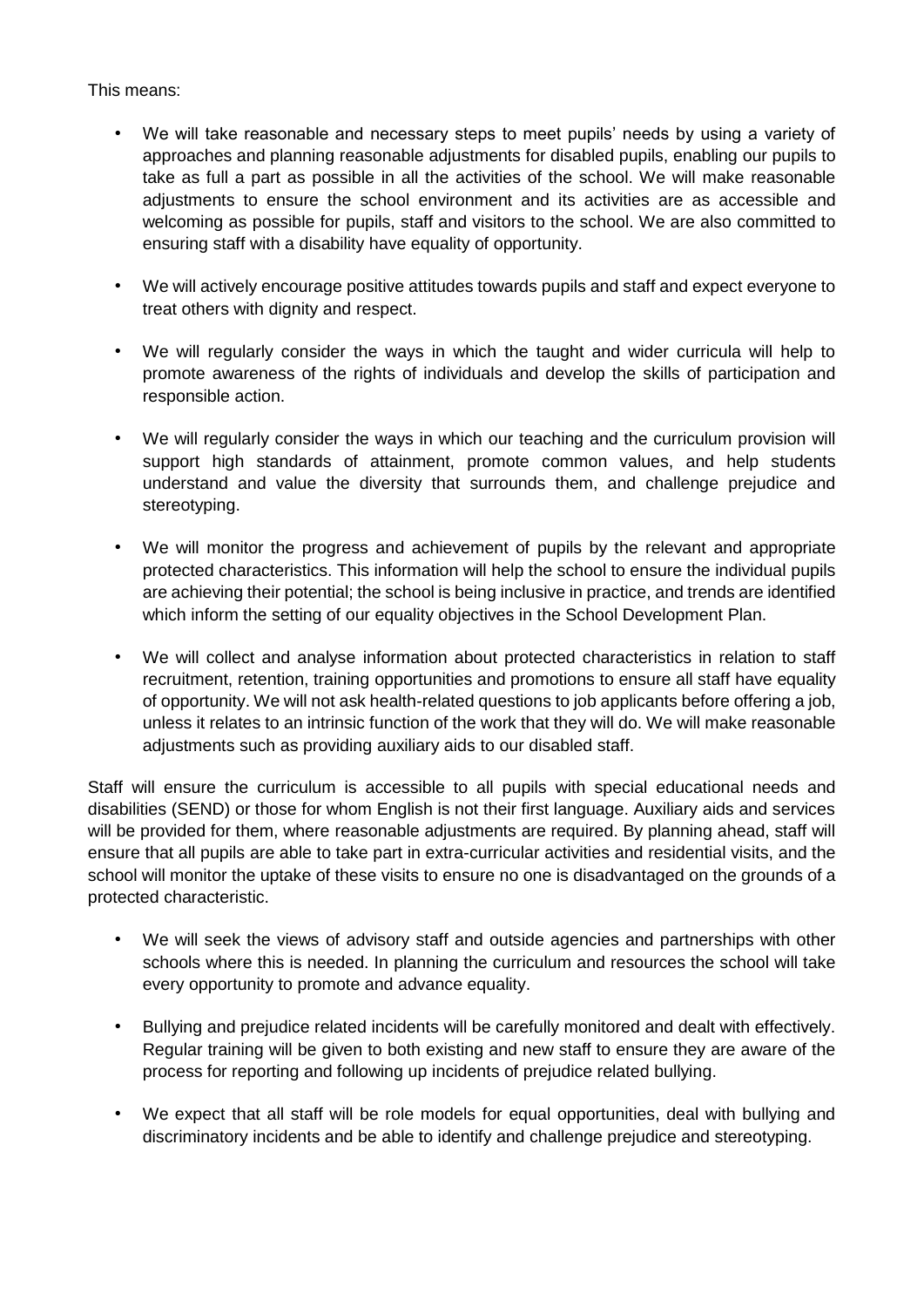- Throughout the year, the school will plan on-going events to raise awareness of equality and diversity. This may include a focus on disability, respect for other cultures, religions and beliefs, anti-homophobia/gay pride, gender equality, developing community cohesion, and understanding the effects of discrimination. This will be set out as equality objectives in the School Development Plan.
- We will ensure pupil/staff/parent consultation is regularly sought in the development and review of this policy.
- We will regularly seek the views of pupils, parents, advisory staff and visitors to the school, to ensure that the school environment is safe and accessible as possible to all school users. We will regularly review our accessibility plans.
- The school welcomes a diverse range of candidates and encourages those who are underrepresented to join.
- We will ensure that all staff are aware of their legal duties under the Equality Act 2010, the different forms of discrimination and what reasonable adjustments mean in practice.
- Training and awareness sessions will be set out in the School Improvement Plan., to establish equality objectives and draw up a plan based on information collected on protected groups and accessibility planning.
- The school will consult with stakeholders, i.e. pupils, parents/carers, staff and relevant community groups, to establish equality objectives and draw up a plan based on information collected on protected groups and accessibility planning. These equality objectives will be reviewed and reported on annually.
- The school has an equality page on its website to show how it is complying with the Public Sector Equality Duty (PSED) in the Equality Act 2010 and advancing equality of opportunity.
- When drawing up policies, it is best practise to carry out an equality impact assessment (EIA) to ensure the policy does not, even inadvertently, disadvantage groups of pupils with protected characteristics. As a minimum, the governing body must consider to what extent a new/revised policy, practise or plan meets the Public Sector Equality Duty (eliminates discrimination, advances equality and fosters good relations for all the protected characteristics) and recommend changes/mitigations should it feel the policy, practice or plan could be improved to fulfil the Duties. (The DCC model policies adopted by the school have already had EIA's conducted on them, and therefore the governors will recognise those as complete).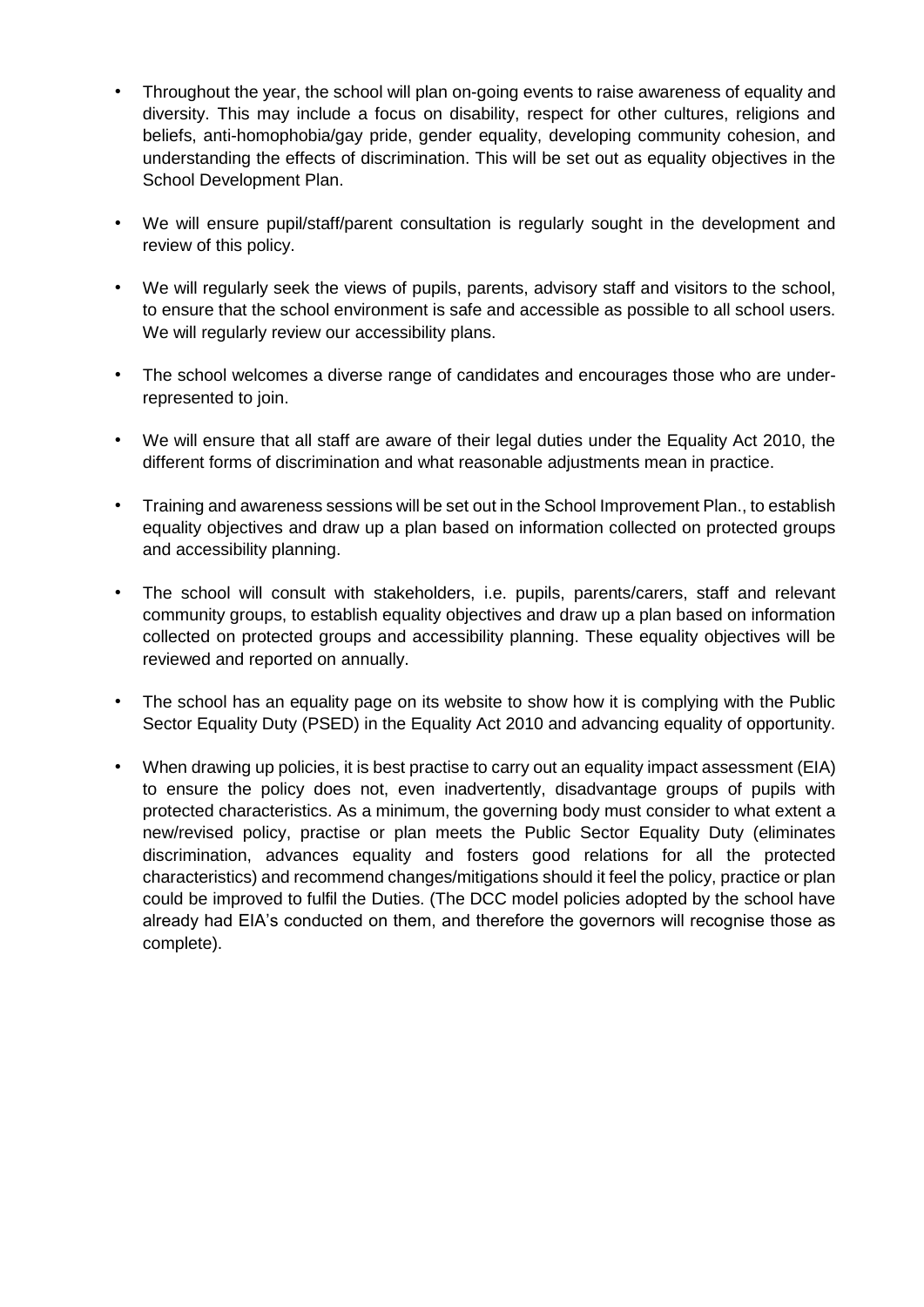# **Our legal Duties**

Legislation relating to equality and discrimination is laid out in the Equality Act 2010.

This legislation covers employment (work), the provision of services and public functions, and education.

As an employer the Governing Board of Pathfield School will be liable for discriminatory acts of our employees if we do not take reasonable steps to prevent such acts. Employees can be liable for acts where the employer has taken reasonable steps to prevent such acts from occurring.

## **The Protected Characteristics within Equality Law are:**

- **Age** A person of a particular age (e.g. 32 year old) or a range of ages (e.g. 18 30 year olds). Age discrimination does not apply to the provision of education, but it does apply to work.
- **Disability** A person has a disability if they have, or have had, a physical or mental impairment which has a substantial and long-term adverse effect on their ability to carry out normal day-to-day activities. It includes discrimination arising from something connected with their disability such as the use of aids or medical conditions. HIV, multiple sclerosis and cancer are all considered as disabilities regardless of their effect. Barriers in the provision of joint services will be tackled through effective partnership working.

**Gender reassignment** – A person (usually with gender dysphoria) who is proposing to undergo, is undergoing or has undergone gender reassignment (the process of changing physiological or other attributes of sex, therefore changing from male to female, or female to male). 'Trans' is an umbrella term to describe people with this 'Gender Identity'. 'Intersex' or 'Third Sex' is not covered by the Act, but the school will treat intersex children with the same degree of equality as children with gender dysphoria. Children as young as five may begin to show signs of gender dysphoria and therefore it is relevant in any school environment. (Our school will use The Intercom Trust based in Devon to support children undergoing gender reassignment when needed).

- **Marriage and Civil Partnership** Marriage and Civil Partnership discrimination does not apply to the provision of education, but does apply to work.
- **Pregnancy and Maternity** Maternity refers to the period of 26 weeks after the birth (including still births), which reflects the period of a woman's Ordinary maternity Leave entitlement in the employment context. In employment, it also covers (where eligible) the period up to the end of her Additional Maternity Leave.
- **Race** A person's colour, nationality, ethnic or national origin. It includes Travellers and Gypsies as well as White British people.
- **Religion and Belief** Religious and philosophical beliefs including lack of belief. Generally, a belief should affect your life choices or the way you live for it to be included in the definition. Religion and belief discrimination does not prevent a school from carrying out collective worship or other curriculum-based activities, but pupils may withdraw from acts of collective worship (either independently or by their parent/carers).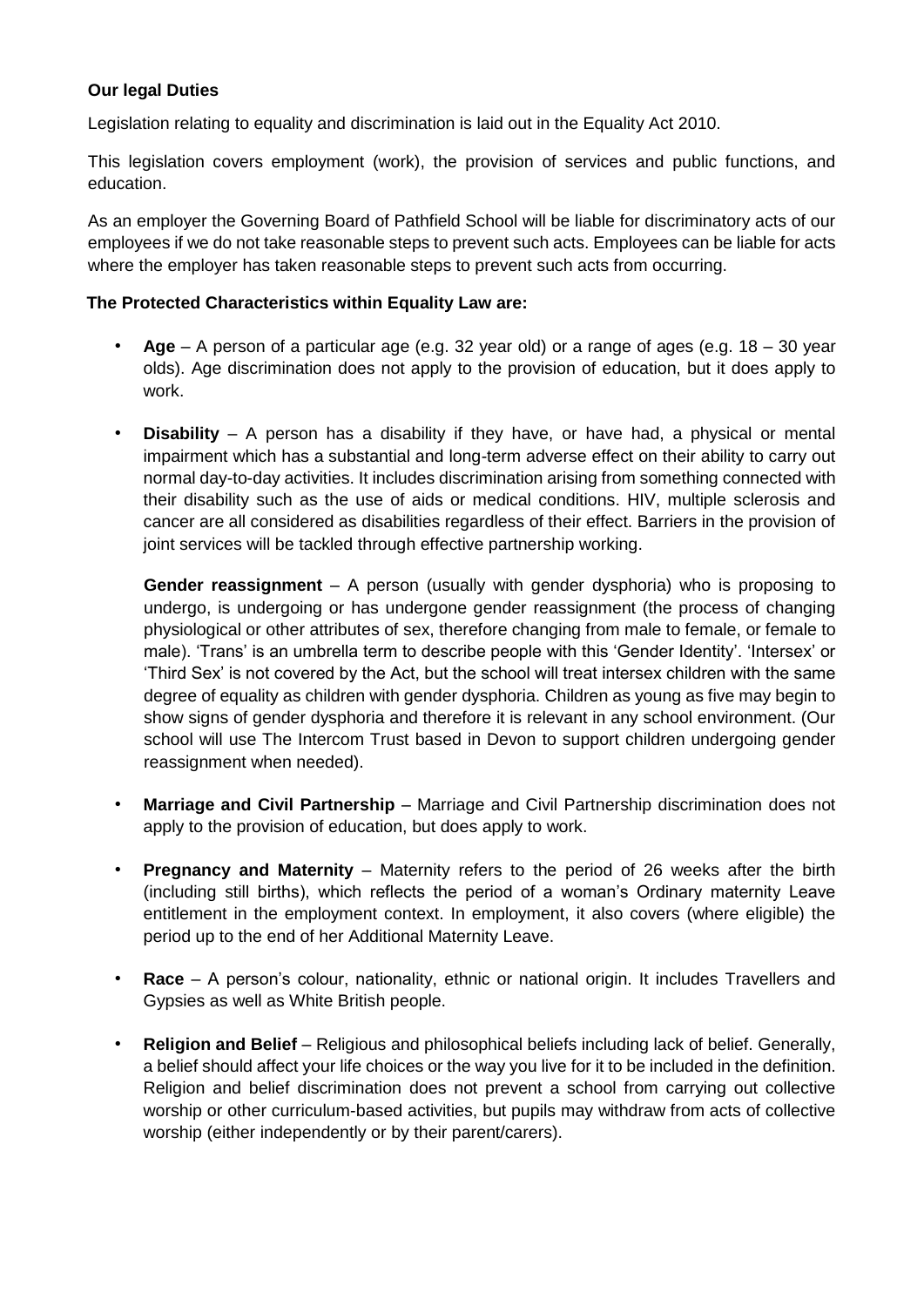- **Sex**  A man or a woman.
- **Sexual orientation** A person's sexual orientation towards the same sex (lesbian or gay), the opposite sex (heterosexual) or to both sexes (bisexual). Although children may not identify as gay or lesbian when very young, promotion of sexual orientation equality is as relevant in a primary school environment as it is in a secondary school. For example, a child may have an older sibling or parent who is gay. Children may experience friends 'questioning' or 'coming out' when they are in secondary school or college. Schools with a particular religious ethos cannot discriminate against lesbian, gay or bisexual pupils.

Note: It is also unlawful to discriminate because of the sex, race, disability, religion or belief, sexual orientation or gender reassignment of another person with whom the pupil is associated. For example, a pupil must not be discriminated because their parents/carers are gay men or lesbians. Race discrimination could occur where a white pupil is treated less favourably because she has a black boyfriend.

# **'Prohibited Conduct' (acts that are unlawful):**

- **Direct Discrimination** less favourable treatment because of a protected characteristic.
- **Indirect Discrimination** A provision, criteria or practice that puts a person at a particular disadvantage and is not a proportionate means of achieving a legitimate aim.
- **Harassment** conduct which has the purpose or effect of violating dignity or creating an intimidating, hostile, degrading, humiliating or offensive environment. It includes harassment by a third party (e.g. customer or contractor) in the employment context.
- **Victimisation** Subjecting a person to a detriment because of their involvement with proceedings (a complaint) brought in connection with this Act.
- **Discrimination arising from disability** Treating someone unfavourably because of something connected with their disability (such as periods of absence from work or medical conditions) and failure to make reasonable adjustments.
- **Gender re-assignment discrimination** not allowing reasonable absence from work for the purpose of gender re-assignment in line with normal provision (such as sick leave).
- **Pregnancy/ maternity related discrimination** Unfavourable treatment because of pregnancy or maternity. It includes unfavourable treatment of a woman or girl because she is breastfeeding.
- **Discrimination by association or perception** for example, discriminating against someone because they "look gay", or because they have a gay brother, or discriminating against someone because they care for a disabled relative.

Note: As a school we are allowed to treat our disabled pupils more favourably than nondisabled pupils, and in most cases will be required to do so, in order that reasonable adjustments put them on a more level footing with their non-disabled peers.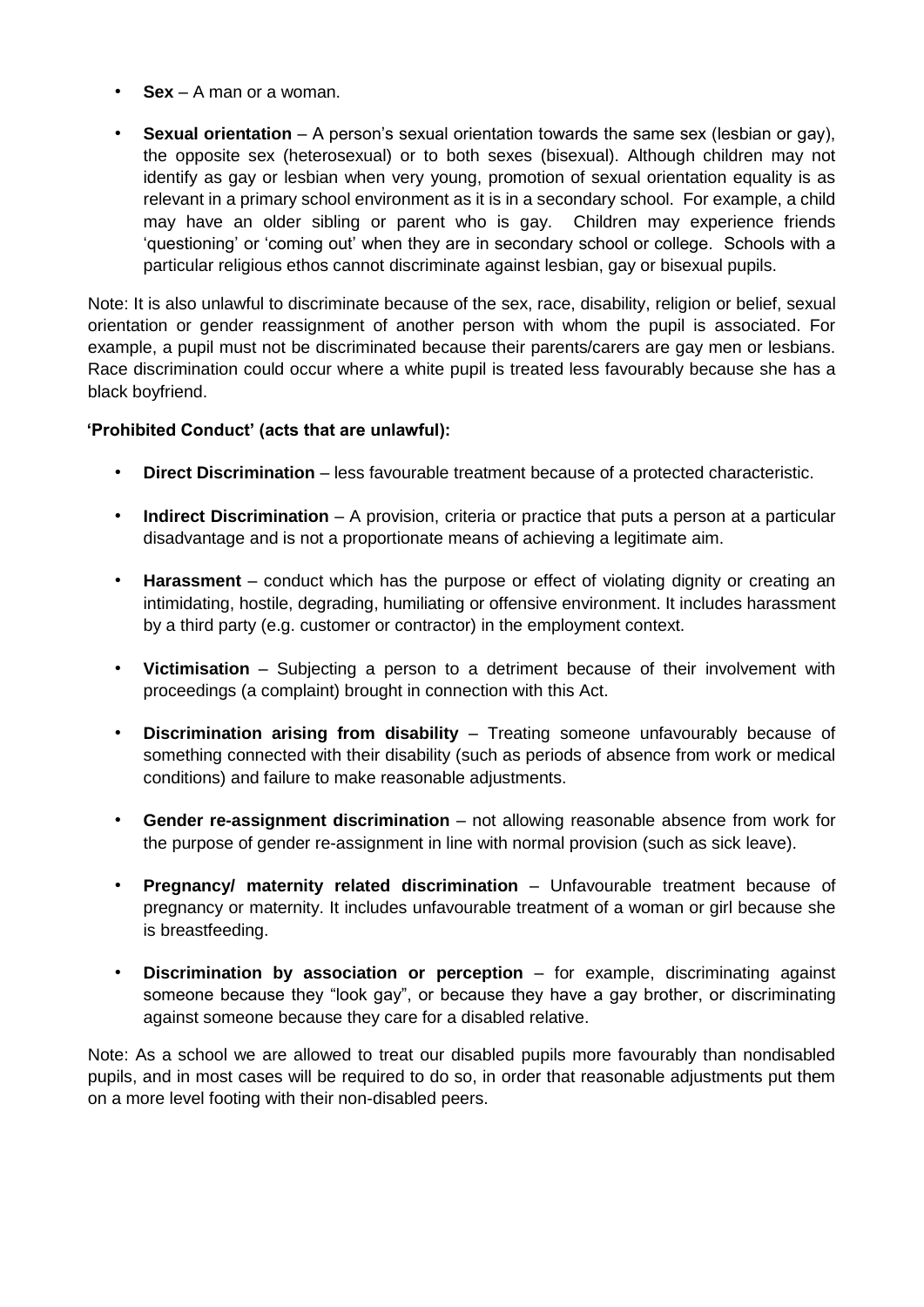# **Public Sector Duties (which apply to Pathfield School):**

Pathfield School must, in the exercise of its functions, give due regard to the need to (in relation to the protected characteristics above):

• Eliminate discrimination, harassment, victimisation and any other prohibited conduct.

Advance equality of opportunity (remove or minimise disadvantage, meet people's needs: take account of disabilities; encourage participation in public life).

• Foster good relations between people (tackle prejudice and promote understanding).

Note: In practice 'due regard' means giving relevant and proportionate consideration to the duty. All decision makers within our school will be expected to have due regard when making a decision, developing policy, promoting or taking an action as to the likely implications for those with any of the protected characteristics.

# **Reasonable Adjustments and Accessibility Plans (Schedule 10)**

Pathfield School is required to:

- Take reasonable steps to avoid disadvantage caused by a provision, criteria or practice or a physical feature that puts a disabled person at a substantial disadvantage compared to a non-disabled person. This involves removing or avoiding a physical feature, for example steps and lifts.
- Take reasonable steps to provide auxiliary aids/services
- Provide information in an accessible format.
- Develop and implement (by allocation of resources) Accessibility Plans which will;
	- a. Increase disabled pupils' access to the school curriculum

And for all users of the school

- b. Improve the physical environment
- c. Improve the provision of information

The duty is an anticipatory and continuing one that Pathfield School owes to all pupils with disabilities whether identified or not, and to those pupils who will be attending in the future. Our school will seek relevant information regarding newly placed pupils to ensure as far as possible that their needs are anticipated under this Act. We will ensure that we work closely with the SEN 0-25 Team, other professionals, parents and carers as appropriate to identify the challenges presented to us by new pupils under this Act.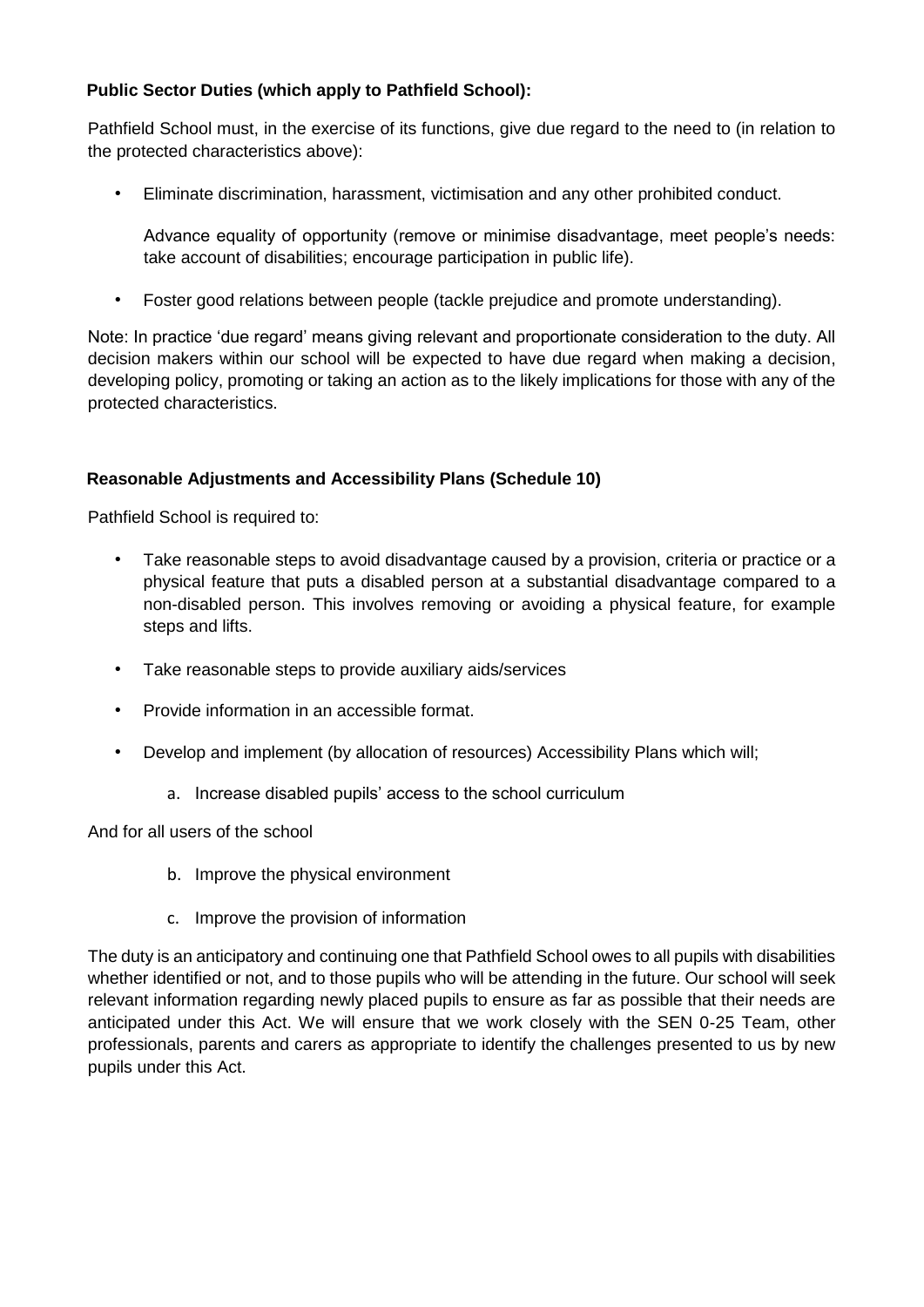Further guidance which may be referred to can be found at

#### DfE: **www.education.gov.uk**

Equality/ Human Rights Commission: **www.equalityhumanrights.com**  Devon County Council: **www.devon.gov.uk** 

#### **Community Cohesion**

The Education and Inspections Act 2006 introduced a duty on all maintained schools in England to promote community cohesion. This Act also includes a duty for Local Authorities to educate children with Special Educational Needs in mainstream schools wherever possible. Pathfield School policies and activities should all be promoting community cohesion and inclusion wherever possible to comply with, and support these duties.

#### **Responsibilities**

#### **The Governing Body should ensure that:**

- The school complies with equality-related legislation
- Delegate the implementation of the policy and procedures to the Head teacher
- All other school policies promote equality
- They give due regard to the Public Sector Equality Duty when making decisions
- They use their position to promote equality of opportunity when representing the school as a governor
- They appoint a governor with a specific responsibility for equality of opportunity

#### **The Headteacher should:**

- Implement the policy and its related procedures
- Make all staff aware of their responsibilities and provide training as appropriate to enable them to effectively deliver this policy
- Take appropriate action in any case of actual or potential discrimination
- Ensure that all staff understand their duties regarding recruitment and provide reasonable adjustments to staff when appointed. It is unlawful for an employer to enquire about the health of an applicant for a job until a job offer has been made, unless the questions are specifically related to an intrinsic function of the work. - for example, ensuring that applicants for a PE teaching post have the physical capability to carry out the duties. Schools should no longer require job applicants to complete a generic health questionnaire. Neither should a school seek out past sickness records until they've made a job offer.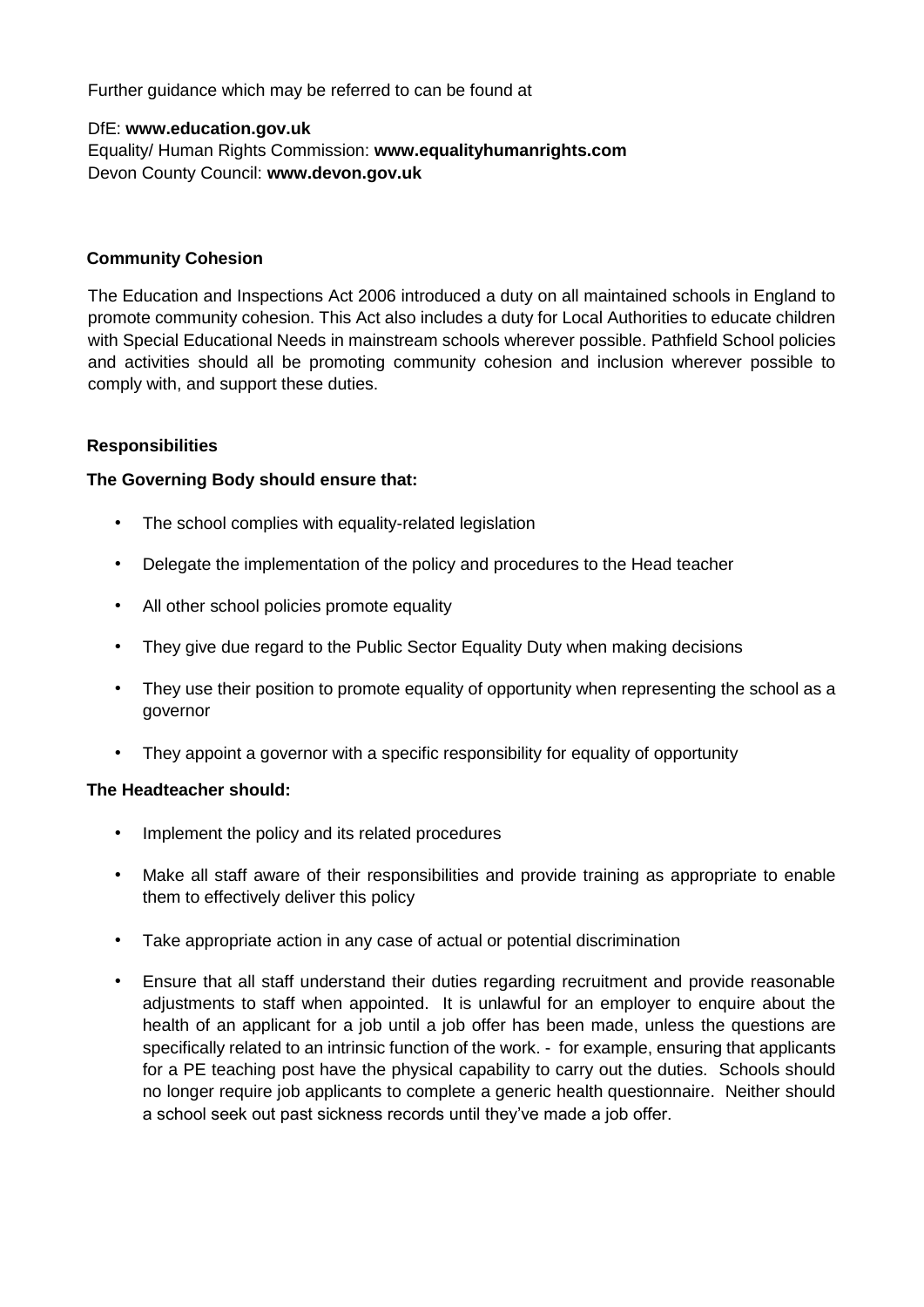• Ensure that all staff and pupils are aware of the process for reporting and following up bullying and prejudice-related incidents.

# **All Staff should:**

- Enact all aspects of this policy, its commitments and procedures, and their responsibilities within it
- Deal with bullying and discriminatory incidents, and know how to identify and challenge prejudice and stereotyping
- Promote equality and good relations and not discriminate on any grounds
- Attend training and information sharing opportunities as necessary to use this policy with confidence, and keep up to date with current equality legislation
- To promote equal opportunities through their words and actions

# **Specific Staff**

- Senior leaders and teachers will ensure that diversity issues are addressed in the implementation of curriculum areas across the school with due regard for the age and ability of the pupils. Particular areas such as RE and PSHE should be used to focus on these topics.
- The Headteacher and Assistant Headteacher will monitor equal access for all pupils to the full range of opportunities at Pathfield School.
- The School Business Manager will assist the Headteacher with regard to monitoring equality of opportunity in all recruitment and selection activities.
- The School Business Manager in consultation with the Headteacher will ensure that the Accessibility Plan for the school is part of the school development plan, and oversee its practical implementation.
- The Assistant Headteacher will monitor and report equality of opportunity with regard to pupil progress data and specific cohorts and groups of pupils
- The Assistant Headteacher will identify training to promote this policy, and will monitor training undertaken across the school to ensure all staff have equal access to training appropriate to their needs and the development of the school
- The Headteacher, Assistant Headteacher and the lead for Behaviour Management will monitor the use of established procedures for addressing pupils who lose control, and the measures used to protect them and school property.
- Teachers with responsibility for specific age groups (e.g. Post 16, foundation stage) and specific special needs (e.g. ASC PMLD) will monitor and provide information for comparison